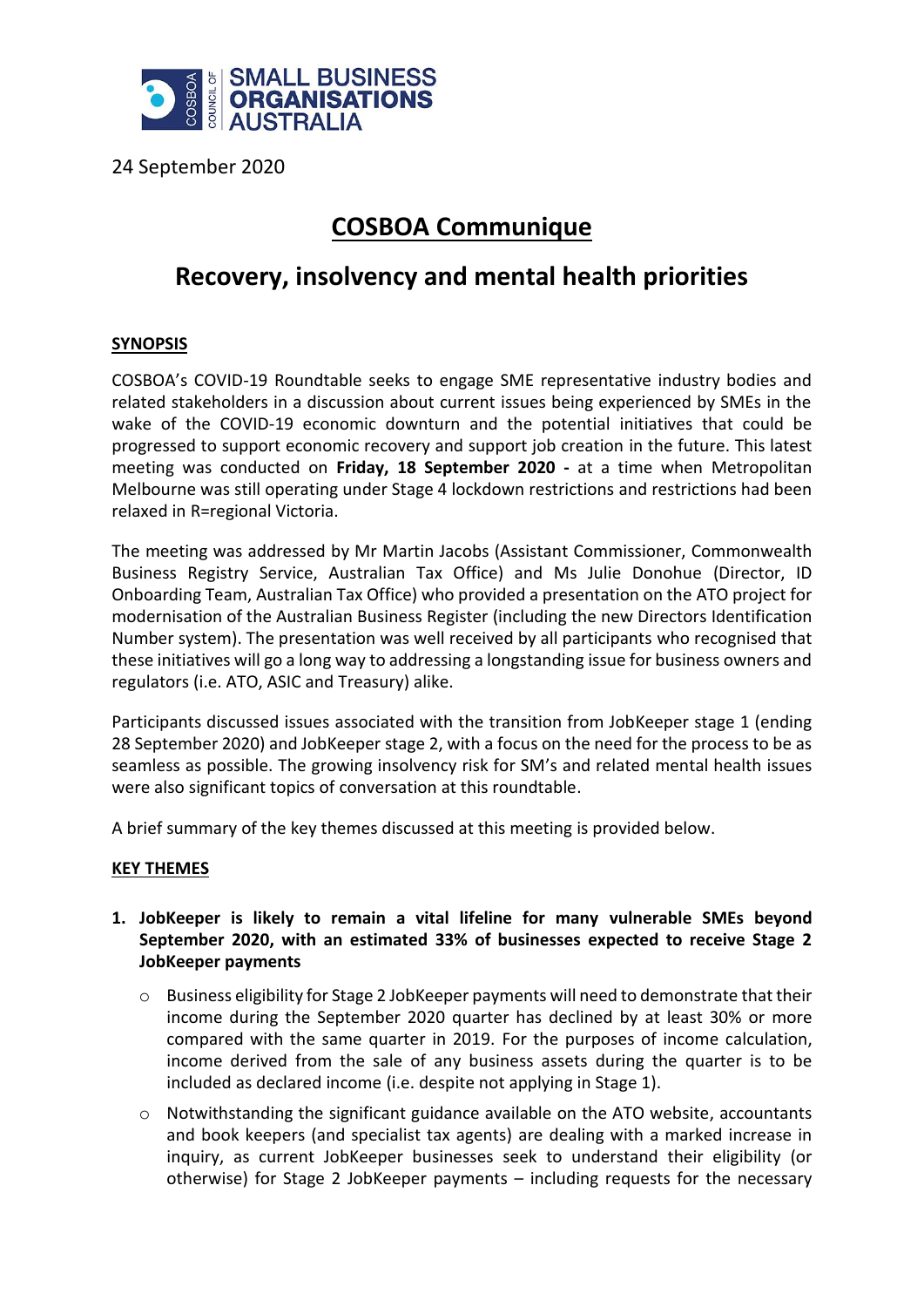certification of revenue declines. This demand is placing significant pressure on these service providers.

- o The business software industry has advised that the industry has managed to upgrade business software platforms in time to support a smooth transition for businesses, despite the relatively tight timeframe.
- o Despite some of the potential challenges associated with a seamless transition from Stage 1 to Stage 2 support, roundtable participants agreed that JobKeeper remains a vital lifeline for many SMEs impacted by the COVID-19 economic downturn (particularly in Victoria), with around 1/3 of JobKeeper Stage 1 businesses likely to continue to access Stage 2 payments.

## **2. Management of looming insolvency and bankruptcy issues for SMEs remains a substantial concern despite the recent extension of the current safe harbour provisions to 31 December 2020.**

- o While the extension of the temporary COVID-19 insolvency protections are welcome, there is an urgent need to consider a mechanism to deal with an expected significant increase in insolvency actions once the protections are ultimately retired. This observation raises significant questions about:
	- a) the adequacy of current insolvency practices from the perspective of a small business owner, as identified in the ASBFEO's July 2020 Insolvency Practices Report (see [https://www.asbfeo.gov.au/sites/default/files/Insolvency%20Inquiry%20Final%20Repor](https://www.asbfeo.gov.au/sites/default/files/Insolvency%20Inquiry%20Final%20Report.pdf) [t.pdf\)](https://www.asbfeo.gov.au/sites/default/files/Insolvency%20Inquiry%20Final%20Report.pdf), and;
	- b) The capacity of the profession to support the increased demand for insolvency services from SMEs.
- $\circ$  The expected large number of insolvencies in the SME sector will require simultaneous advancement of actions that both support the mental health needs of business owners and minimise the financial collateral damage to business owners and employees alike.

## **3. The health and well-being of SME workplaces is best protected by ensuring that meaningful measures are put in place to support the health and well-being of the small business owner, as well as employees.**

- o Roundtable participants noted that most mentally healthy workplace initiatives have been developed from an OH&S perspective and, as such, are employee centric. This is despite the fact that the biggest factor influencing the mental state of an SME workplace is the mental well-being (or otherwise) of the business owner. Indeed, some of the programmes being advanced place a disproportionately high and largely inappropriate burden on the business owner to support the mental well-being of their employees without direct personal support for same.
- $\circ$  The maintenance of mentally healthy workplaces is a shared responsibility between the business owner and their employees. Regulations and government policy that seeks to assign blame and/or prosecute employers for all the mental health issues of their employees is counter-productive for the vast majority of employers who are striving to do the right thing during an unprecedented economic downturn (with its contingent mental health consequences for all people).